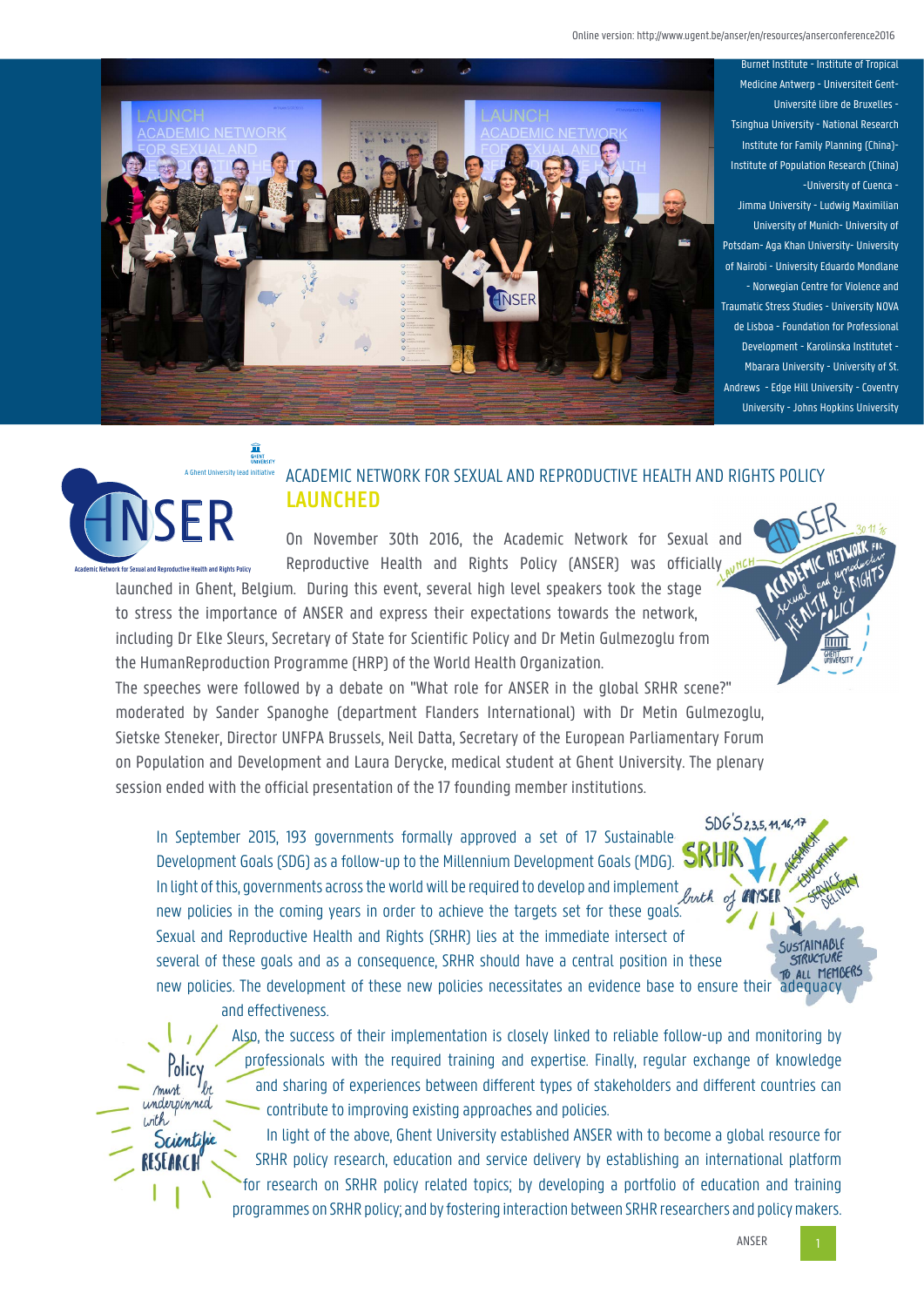## Adolescent SRHR

Adolescent sexual and reproductive health is a major This is reflected in the programmes for adolescents public health concern that has been high on the that move towards more comprehensiveness and the international agenda since the International Conference inclusion of positive aspects. on Population and Development (1994). While over the past 25 years the progress in this field has been limited and patchy, it does not mean that things are not beyond the traditional negative consequences and changing. One example was elaborated on by Chandra-Mouli Venkatraman in his keynote address to this sexting in Belgium (Katrien Symons), gendered roles session: there is a never never-before opportunity to in romantic relationships in Ecuador (Elisa Chilet/ strengthen the provision of contraceptive information Bernardo Vega) and about body image and self-esteem and services to adolescents in LMIC.

If we look at the evolution of research on adolescent presentations on comprehensive sexuality education SRHR over the past years, we clearly see a shift from programmes and perceptions of parents, teachers very risk-focused studies and programmes – focusing on and young people from Switzerland (Agnes Földhazi), reducing teenage pregnancies, HIV/STI and discouraging Ecuador (Jessical Castillo Nuñes) and Pakistan (Fsahat adolescents to be sexually active – towards an ul Hassan). The presentations were perfectly framed by increasing number of studies on positive aspects of an overarching talk on the international policy context adolescent sexuality, on sexual wellbeing and studies for comprehensive sexuality education (Julia Schalke). that normalize sexuality of adolescents.

This evolution was clearly visible in the presentations in this session that addressed topics and programmes experiences and talked about expectations towards in Uganda (Elizabeth Kemigisha). This was reflected in

The session on Gender, Rights and Interpersonal Violence focused on two distinct topics: Interpersonal Violence and Harmful Cultural Practices. During the session on Interpersonal Violence three speakers took the stage to present their recent work targeting very different populations. Paulina Tomaszewska discussed the prevalence and predictors of sexual aggression victimization and perpetration among young people in Poland: self-reported victimization (over 1 in 3 females and 1 in 4 males) was high. An-Sofie Van Parys studied the impact of a referral-based intervention in pregnant women disclosing intimate partner violence on the prevalence of violence. Interestingly, respondents perceived to be more helpful than the referral card itself. Ines Keygnaert's presentation focused on health policies for refugees, asylum seekers and undocumented migrants. She found that many policy frameworks dealing with sexual violence apply 'tunnel vision' ignoring frequently occurring types of sexual violence,

victimisation rates across genders and specific risk factors such as migrants' legal status.

indicated that the questionnaire and the interview were psychological impacts of FGM and on the results of an In the second part of the session Lotte De Schrijver and Eline Scheire both discussed the estimation of FGM prevalence: in EU countries where low FGM prevalence is expected, extrapolation of data in the FGM-countries seems most appropriate, while in countries where a higher prevalence is expected, the combination of this indirect method and a direct estimation seems a more appropriate approach. Self-reporting is not a good way to estimate FGM prevalence. Prof Hazel Barrett and Dr Jennifer Glover presented their work on the development of a conceptual framework for understanding the innovative REPLACE Approach for achieving social norm transformation regarding FGM.

### SRHR MONITORING AND EVALUATION

The session started with a presentation by Olivier 2012 and 2014. The major findings were that although Degomme in which he described work that was done by WHO Collaborating Centres of the EURO Region on to conflict-affected countries, this benefited mainly indicators for the recently adopted WHO EURO Action plan for SRH. Besides presenting a list of recommended indicators for the Action plan, he discussed general Sara Friedmann presented an analysis of the extent challenges of data collection that also apply to monitoring the progress made towards the SDGs. He concluded by highlighting the role academia should have in contributing to addressing these challenges. Next, Marije van Gent shared some experiences using that RH language was never directly referenced in these the Most Significant Change (MSC) approach as a tool to evaluate the impact of adolescent SRHR programmes. for the SDGs and a series of indicators reflective of the She discussed the value of the MSC methodology for evaluating changes reviewing benefits as well as crisis situations would be included in the list of global drawbacks. there has been an absolute increase in ODA for SRHR HIV/AIDS activities while family planning and abortion services received much less attention. to which reproductive health (RH) language in the UN resolutions on Women, Peace and Security (WPS) is included in the global indicators used to monitor the implementation of these resolutions. The study showed global indicators and recommended that SRHR indicators Minimum Initial Service Package (MISP) for SRHR in indicators on WPS.

global evaluation that was done between

The third presentation by Sara Casey focused on funding Finally, Peter Gichangi concluded the session with trends for SRH activities in conflict settings as part of a a presentation on the added value of using mobile technology to collect data in the PMA2020 project.

# Rights and Policy Perspectives

Rachel Hammonds started the session with a keynote presentation in which she challenged the audience to reflect on the question "Is reproductive health a human right or a commodity?". She demonstrated that over the past decades, reproductive health has been increasingly considered as a universal human right issue and that the human rights framework allows the international community to hold leaders accountable when they do not meet their obligations. In her closing, she underscored the added value of a multidisciplinary approach in enhancing accountability.

work whether the mechanism of provisional measures

The second speaker, Alina Marlene Schmitz, reflected on the potential conflicts between global policies on sexual and reproductive health and rights (SRHR) and local consequences. Based on a case study of Oaxaca, Mexico, she illustrated the importance of taking local realities into consideration when translating global SRHR policies to actions at local level. Next, Clara Burbano-Herrera explored through her Finally, Karen Vanderlinden examined how European welfare regimes and certain social policies influence and potentially explain breastfeeding initiation (BFI) and duration (BFD). She showed that cross-national differences in infant feeding are reflected in the welfare regimes of a set of 24 European countries but that there are also important contextual and social policy dimensions surrounding the issue of infant feeding that require further study.

adopted by the African Commission on Human and Peoples' Rights could be an appropriate legal tool to seek the protection of expectant mothers who face obstacles in obtaining the medical services that they need. Her findings suggested that the situation of certain expectant mothers in Kenya meets the two necessary conditions to grant provisional measures under the African human rights system; i.e., that the situation is urgent and that the measures are necessary to prevent irreparable damage.

# Gender, Rights and Interpersonal Violence